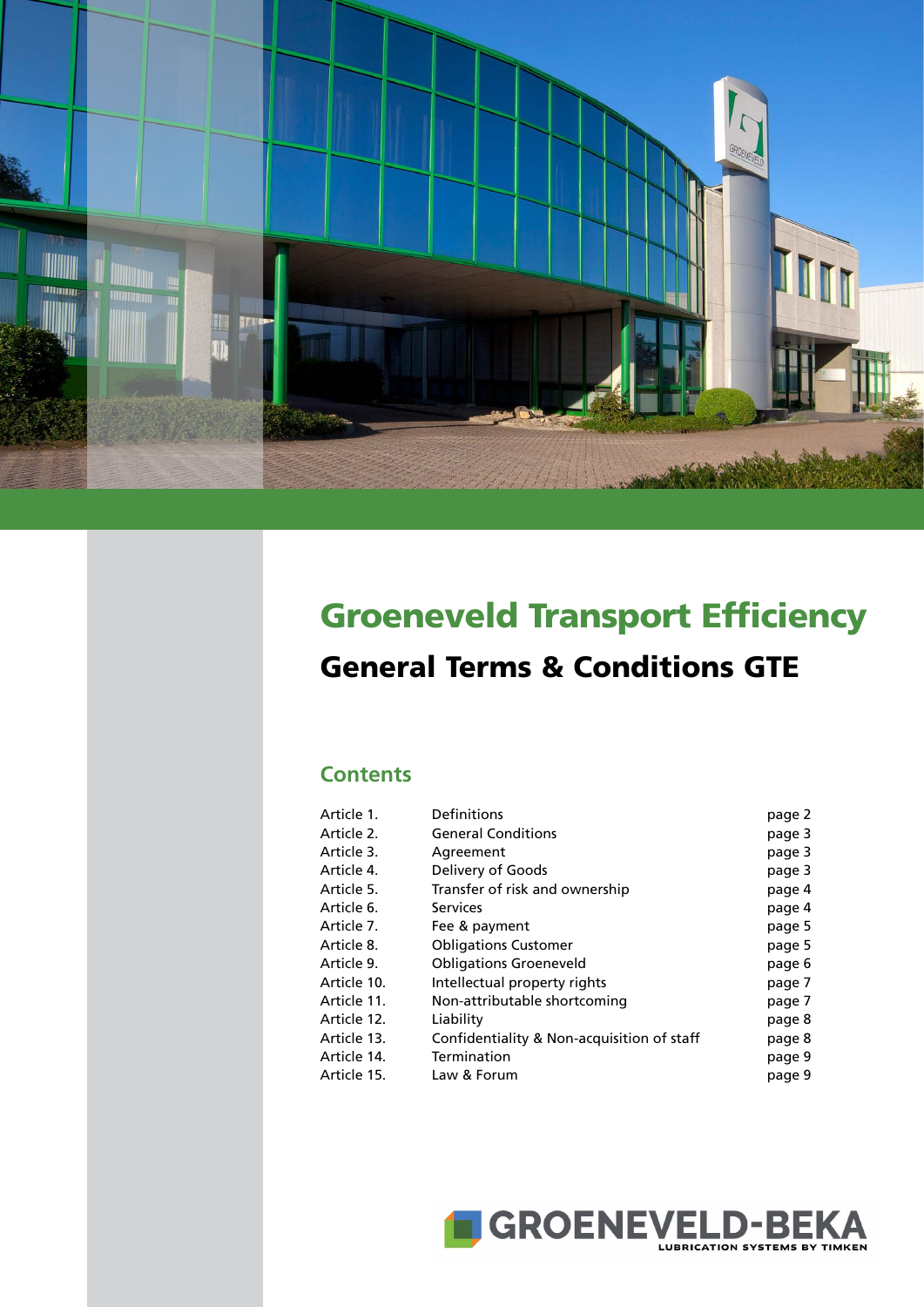# **1. DEFINITIONS 2. GENERAL CONDITIONS**

*Guarantee Notification*: a written statement by Customer to Groeneveld in which he reports any Defect in a detailed and substantiated manner invoking guarantee as worded in the Agreement and/or these General Conditions;

**Order:** any request by Customer to Groeneveld to enter into an Agreement concerning the delivery of Goods and/or Services, relating to Goods and Services as described in [www.groeneveld-lubrication-solutions.](http://www.groeneveld-lubrication-solutions.com/en/products) [com/en/products;](http://www.groeneveld-lubrication-solutions.com/en/products)

*Equipment*: all equipment, components and/or materials of Groeneveld or their suppliers, as well as certain documentation that may be provided or has been provided by or on behalf of Groeneveld;

*Parties, respectively Party*: Customer and/or Groeneveld;

<span id="page-1-0"></span>

1.1 In these general conditions of Groeneveld (hereinafter: General Conditions) the following wording(s) have the following meaning (both in the singular and in the plural):

> *Quotation*: any quotation, offer and/or tender by Groeneveld to Customer in respect of Goods, Services and related matters, relating to Goods and Services as described in [www.groeneveld-lubrication-solutions.](http://www.groeneveld-lubrication-solutions.com/en/products) [com/en/products;](http://www.groeneveld-lubrication-solutions.com/en/products)

> *Services*: all services to be made available in any manner and/or work of any nature whatsoever to be carried out by or on behalf of Groeneveld;

*Software*: computer software in object code, from Groeneveld or their suppliers as well as certain documentation that may be provided or has been provided by or on behalf of Groeneveld;

*Working day*: a calendar day from 08.30h to 17.00h, except weekends and officially recognized holidays in the country of the delivering legal entity of Groeneveld;

- 1.1 In these general conditions of Groeneveld (hereinafter: **Guarantee Notification**: a written statement by 2.1 The General Conditions shall apply to all Quotations, Orders and/or Agreements. Parties declare and recognize explicitly that no other general (and/ or special) purchasing, delivery or other conditions shall apply to such Quotation than the present General Conditions. These Conditions may only be deviated from with prior explicit permission from Groeneveld and agreement in writing on this matter between Parties.
	- 2.2 Should one or more provision of these General Conditions be null and void or be nullified, the remaining provisions of these General Conditions shall

*Agreement*: any agreement and/or other type of legal relationship between Parties concerning the delivery of Goods and/or Services and related matters, relating to Goods and Services as described in [www.groeneveld](http://www.groeneveld-lubrication-solutions.com/en/products)[lubrication-solutions.com/en/products](http://www.groeneveld-lubrication-solutions.com/en/products);

*Customer*: any entity or legal entity with whom Groeneveld wishes to enter into, enters into or has entered into a legal relationship;

2.3 These General Conditions have been drawn up in the Dutch and English languages and may be drawn up in other foreign languages. The Dutch text shall be binding and shall prevail in the case of any discrepancy or difference between said Dutch text and other texts.

*Dealer*: a seller or distributor, recognized in writing by Groeneveld, of Goods purchased from Groeneveld, such in Dealer's name and at Dealer's expense and risk;

*Defects*: certain defects in Goods that mean that those Goods do not meet the relevant functional specifications agreed between Parties in writing. Such defects can only be the case if these can be proven and/ or reproduced and if Customer has advised Groeneveld of these defects forthwith by Guarantee Notification;

- 3.1 All Groeneveld's Quotations shall be without engagement and shall consequently only be deemed to be an invitation to place an Order. The previous sentence shall not apply if a term of validity is stated expressly in the Quotation.
- 3.2 An Agreement shall only be considered as concluded when (i) Groeneveld has expressly confirmed said Agreement by post, fax, e-mail and/or other means of electronic communication customary in the market, or (ii) Groeneveld carries out acts from which it is apparent that Groeneveld has accepted the Order.
- 3.3 If there is a question of supplementary work, Groeneveld shall so advise Customer at the earliest opportunity and will advise him of the consequences thereof in terms of prices, fees, specifications, schedules and terms.

*Goods*: Equipment, Software, Groeneveld Goods and/or Groeneveld Software;

*Groeneveld*: any company or subsidiary company forming part in any way whatsoever of the Groeneveld Groep B.V. concern which wishes to enter into, enters into or has entered into any form of legal relationship with Customer;

3.4 Groeneveld retains the right to outsource and/or transfer its rights and obligations from any Agreement wholly or in part. Customer shall not have the right to cancel and/or transfer any Agreement (wholly or in part).

*Groeneveld Goods*: certain Goods developed by or on behalf of Groeneveld;

*Groeneveld Software*: certain Software developed by or on behalf of Groeneveld;

- 4.1 Delivery of Goods shall take place against a net sum determined by Groeneveld Ex works (EXW, as expressed in the Incoterms 2000) at the location where Groeneveld is established of which Customer has been notified, unless otherwise agreed in writing by Parties. Groeneveld is authorized to deliver Goods in parts and to request payment for each (sub)delivery, unless otherwise agreed by Parties in writing.
- 4.2 Groeneveld shall pack Goods for delivery according to the customary standards applying at Groeneveld.

4.3 Unless otherwise agreed between Parties in writing, Goods shall be considered to have been accepted by

remain in full force and Parties shall consult in order to agree new provisions to replace the null and void and/or nullified provision(s), whereby as far as possible the objective as well as the nature and tenor of those provisions shall be taken into consideration.

#### **3. AGREEMENT**

Amendments and/or supplements desired by Customer to deliveries of Goods and/or Services agreed between Parties shall only take effect after approval in writing by Groeneveld. As supplementary work is considered: any amendments and/or supplements that, in Groeneveld's view, may lead to such deliveries becoming more difficult or extensive. This supplementary work shall - in the case that Groeneveld accepts the desired difficulty or extension - be invoiced to Customer separately, also if Parties had previously agreed a fixed price.

#### **4. DELIVERY OF GOODS**

Should Customer require a special form of packing, the relevant additional costs shall be for Customer's account. Customer shall treat the used packing materials from delivered Goods in a manner corresponding with the relevant regulations. Customer shall hold Groeneveld indemnified against claims by third parties due to Customer's failure to comply with those and any other regulations.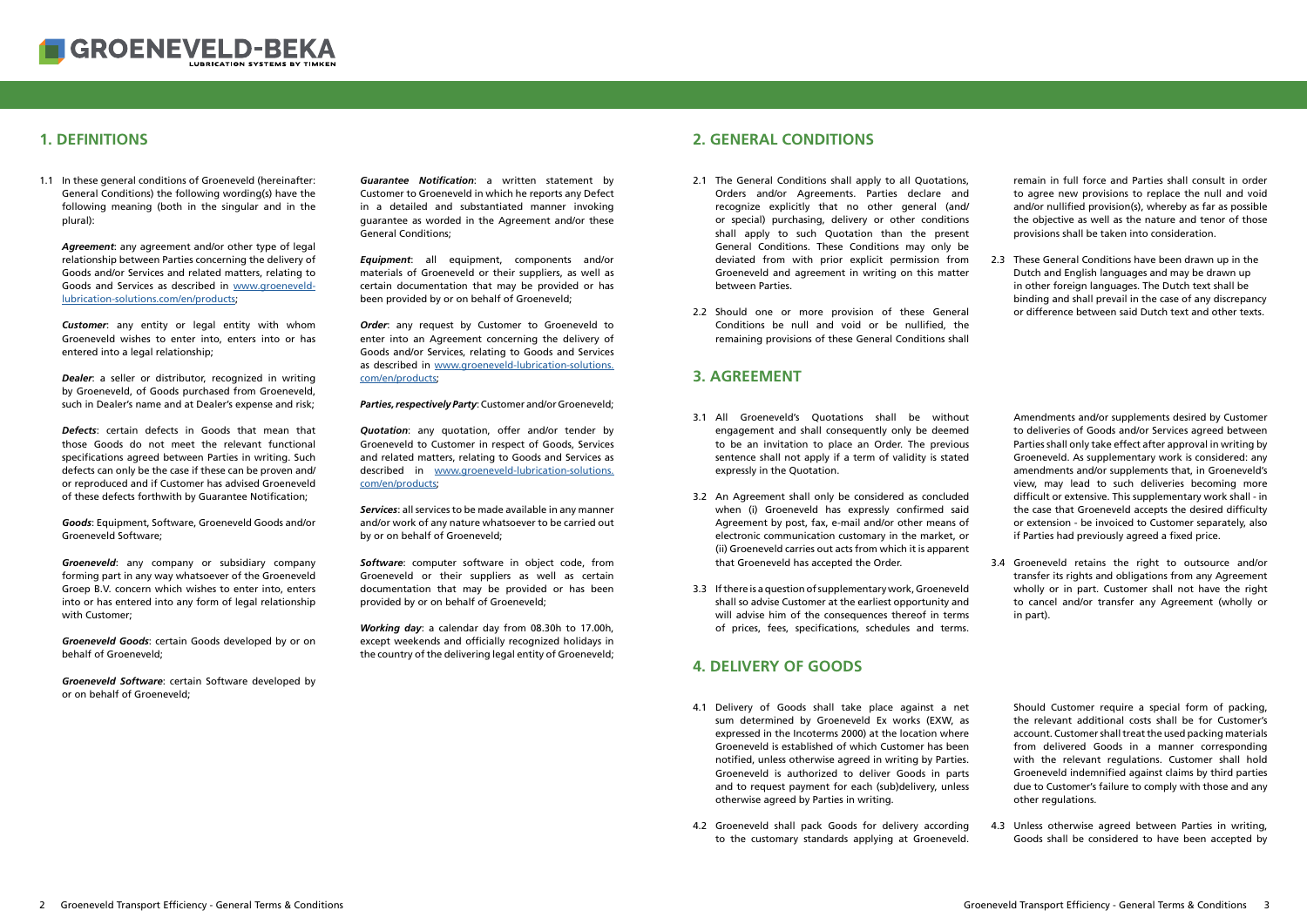6.1 If Customer should wish to have certain Goods maintained and/or supported by Groeneveld, Parties shall further arrange, specify and lay down the (manner of) delivery of said Services and related matters in an Agreement. Goods which are subject to the conditions of said Agreement will be specified in the Agreement, whereby it shall likewise be laid down for those Goods which specific Services have been agreed upon. Groeneveld reserves the right to carry out an inspection of aforementioned Goods before incorporating them in such an Agreement. Groeneveld shall carry out the Services with due care based on material and/ or information as expressed in the Agreement and in Article 8 of these General Conditions. In the case that Customer has not entered into an Agreement with Groeneveld concerning maintenance Services for such Goods simultaneously with the conclusion of the Agreement on delivery of Goods, Groeneveld cannot be obliged by Customer to conclude such a maintenance agreement at a later point in time.

<span id="page-2-0"></span>

Customer at the moment of delivery by or on behalf of Groeneveld and if Customer has not laid a substantiated and specified claim appeal before Groeneveld in writing within eight (8) Working Days after said delivery and Groeneveld has been given the opportunity by Customer to investigate the Goods concerned within that term.

- 7.1 Customer has the obligation to pay fees to Groeneveld for the Goods and/or Services rendered, and/or related rights of use, such in conformity with the provisions of the Agreement and of the present General Conditions. Fees, prices and rates are expressed in Euro (EUR) and are exclusive of VAT and other government levies and taxes that are or may be due, unless otherwise stated by Groeneveld in writing.
- 7.2 Groeneveld reserves the right to charge for administration, handling, packing and/or forwarding costs.
- 7.3 Groeneveld shall have the right at all times to require from Customer that Customer shall provide satisfactory security for the fulfilment of his obligations to Groeneveld (including for example: bank guarantees). Should Customer refuse in such a case to provide Groeneveld with satisfactory security, Groeneveld shall have the right to terminate the Agreement concerned, in which case Customer shall have the obligation to reimburse Groeneveld for loss of income and to pay a reasonable compensation for costs incurred.
- 7.4 Groeneveld is entitled at all times to adapt the currently valid fees, prices and rates as mentioned in any Agreement to meet any increase in related

- 8.1 Customer is obliged to timely provide all access, facilities, Equipment, software and licences thereto, means and auxiliary means and information (including technical and functional documentation and other information) which Groeneveld will reasonably need for the proper execution of any Agreement (and/or that may be useful in any other way), without charging Groeneveld in this respect. Customer shall also give Groeneveld all necessary and adequate cooperation required for the proper execution of any Agreement and shall give Groeneveld instructions (on security and other relevant subjects) likewise without any charge to Groeneveld.
- 8.2 If Customer does not adequately and timely comply with the provisions of Article 8.1 then Groeneveld
- 5.1 From the moment upon which Goods have been placed within actual power of disposal of Customer or of an auxiliary person used by Customer, including the moment of delivery by or on behalf of Groeneveld as referred to in Article 4 paragraph 1, the Goods delivered shall be for Customer's risk.
- 5.1 Ownership (not being intellectual property rights and ownership) of the Goods delivered shall only be transferred to Customer after full payment by Customer of all accounts receivable arising from the Agreement. As long as Goods remain the property

- 6.2 The agreed fees arising from an Agreement in respect of maintenance Services shall apply for a period of twelve (12) months, to be calculated from the date upon which such Agreement takes effect and will be invoiced in advance per twelve (12) months, unless otherwise agreed between Parties in writing.
- Unless otherwise explicitly agreed in writing, an 6.3 Agreement in respect of maintenance Services shall have a minimum duration of twelve (12) months, to be calculated from the date upon which such Agreement takes effect. After expiry of the minimum period referred to in the previous sentence, the Agreement shall tacitly be continued, each time for twelve (12) months, except in the case of termination by any Party by registered letter which should take place at least three (3) calendar months prior to the expiry date of that Agreement valid at that time.

4.4 Groeneveld shall only accept returned Goods as set in Article 9 of these General Conditions, and solely if and to the extent that Groeneveld has given prior written permission for the return of Goods by Customer as per Article 9.

- 7.5 Groeneveld's invoices shall be immediately due and payable and shall be paid in full by Customer at the latest within thirty (30) days from invoice date, unless otherwise agreed between Parties in writing. Payment shall take place without any set-off, deduction and/or suspension.
- 7.6 Should Customer fail to pay any sum owed within the term of payment of thirty (30) days from invoice date of the invoice concerned, (i) Groeneveld shall have the right (notwithstanding all other rights accruing to them) – without any further notice of default being required – to suspend execution of any Agreement and Groeneveld shall have the right to charge Customer for any expenses incurred thereby in this respect, and (ii) Customer shall – without any further notice of default being required - owe interest over said due sum of at least one and a half (1.5%) percent per month or (if higher) the statutory trade interest rate. Should Customer continue to fail to meet the claim after notice of default, in additions to the sums then owed, Customer shall also be obliged to pay in full any extra judicial costs including collection costs.

8.3 Customer shall be exclusively responsible for the selection, use, security, back-up action and application of Goods and/or Services delivered by Groeneveld within Customer's organization or outside, unless previously and unambiguously otherwise agreed between Parties in writing.

pricedetermining factors, including: salary costs, social security charges, currency rates, purchasing prices, et cetera.

shall in any case have the right to suspend execution of the Agreement concerned and Groeneveld shall have the right to charge for the costs thereby incurred according to the current prices and fees valid at that time. Customer holds Groeneveld indemnified against claims by third parties suffering damage in connection with the execution of any Agreement that is the consequence of acts or omissions of Customer.

of Groeneveld, (i) Customer shall at no time have the right to alienate, process or treat, encumber, pledge, lease and/or put Goods into use in any other manner, and (ii) Customer has the obligation to treat the Goods with the necessary care and to store them or have them stored as recognizable property of Groeneveld. Groeneveld shall at all times be entitled to repossess these Goods, wherever they may be. After reclamation Customer shall be credited for the prevailing market value of those Goods at that time, which may in no case be higher than the original price, less repossession costs.

#### **5. TRANSFER OF RISK & OWNERSHIP**

# **6. SERVICES**

# **7. FEE & PAYMENT**

# **8. OBLIGATIONS CUSTOMER**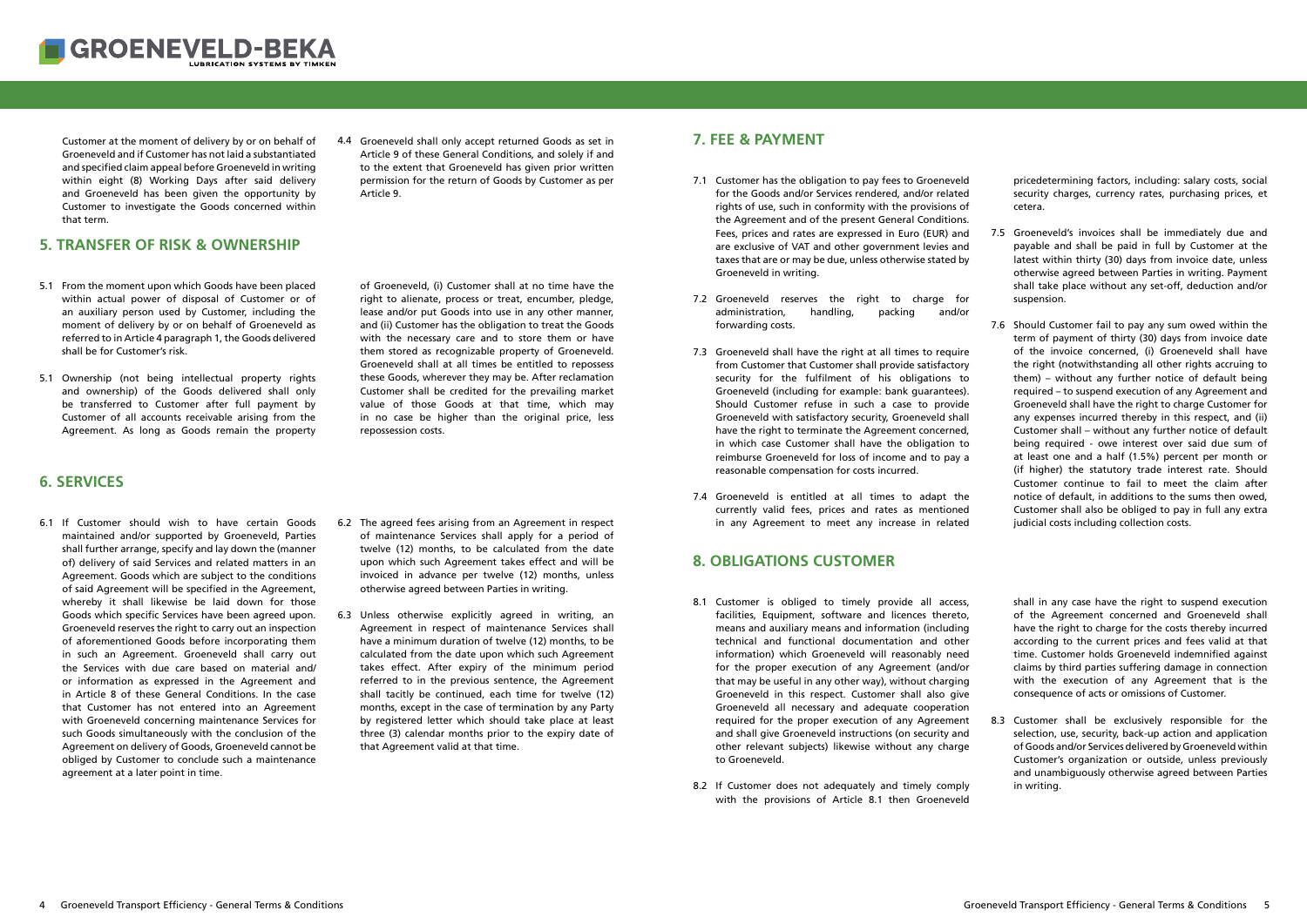# <span id="page-3-0"></span>**9. OBLIGATIONS GROENEVELD**

shall lapse. Such Guarantee Claim should include, but in any case, mention and specify: the Goods concerned, the serial number or other identifiable details of those Goods, the manner of use, the Defect, the date upon which the Defect was discovered, in default of which right to guarantee shall lapse.

d. In the case that Groeneveld – based on the first available information – can concur with (the contents of) the Guarantee Claim, for the Goods concerned Groeneveld will (i) repair the Defects to the best of their knowledge and ability and send Customer a credit note for the related sum, or replace the Goods concerned or (ii) send Customer a credit note for the sum that Customer had paid for those Goods, such at the discretion of Groeneveld.

*e.* As the occasion arises or in case Groeneveld is not able (based on such first available information) to assess the Guarantee Claim, Groeneveld shall inform Customer in writing whether or not (and whereto) the Goods concerned should be returned by Customer. Article 4.4 of the present General Conditions shall apply unimpaired. In such cases the reasonable transport expenses for a shipment by Customer per normal transport shall be in the first instance for Groeneveld's account.

*f.* In all other cases than described in Article 9.3.e - and if it should ultimately transpire after final investigations by Groeneveld that the Goods show no defect within the guarantee framework - transport, investigation and related costs shall be finally for risk and account of Customer and the remainder shall be charged according to the valid prices and rates of Groeneveld at that time. From the moment at which Goods have been placed within actual power of disposal of Groeneveld, the Goods concerned shall be for Groeneveld's risk.

- 9.1 Groeneveld shall make available qualified persons for the delivery of Goods and/or Services and shall make every effort to carry out delivery to the best of their knowledge and ability.
- 9.2 Groeneveld shall deliver Goods and/or Services during Working Days, unless otherwise agreed between Parties in writing. All schedules and terms mentioned by Groeneveld and/or agreed with Groeneveld have been described and planned to the best of their knowledge on the basis of the information and circumstances known to Groeneveld when the Agreement was concluded. Groeneveld shall make every effort to adhere to said schedules and terms; the occasional exceeding of such term or schedule shall not be considered an attributable shortcoming of Groeneveld. In the case that there is a risk of exceeding such term or it has already been exceeded, Parties shall consult as soon as possible.
- 9.3 The exclusive guarantee and liability framework for Goods is described in the present Article 9.3.

*g.* In the case that Groeneveld shall have elected for replacement of the Goods concerned in conformity with Article 9.3.d, Groeneveld shall supply Customer with appropriate new Goods or parts of such Goods or other adequate Goods or parts thereof, such at the discretion of Groeneveld.

*b*. In no case shall the guarantee as referred to in this Article apply (i) to the delivery, replacement or introduction of consumer materials, (ii) for Defects in any way related to (a) external influences, (b) repairs, modifications and careless, inexpert and/or incorrect use, and/or similar acts by Customer or by third parties, and/or (iii) in cases of non-attributable shortcoming on the part of Groeneveld.

> *h.* In other cases Customer shall be obliged to store the Goods concerned during a period of six (6) months for own risk and account, so that Groeneveld shall have the opportunity during that period to examine or further examine the Defects.

- 10.1 All intellectual property rights relating to Goods and Services shall solely be held by Groeneveld or its licensor(s) respectively. Customer shall not acquire any rights (of use) and/or other powers whatsoever, unless granted in the present General Conditions, any Agreement and/or otherwise expressly agreed in writing between Parties.
- 10.2 Groeneveld holds Customer indemnified  $-$  within the framework of Article 10 – against claims by third parties in respect of said Goods, exclusively due to an infringement or alleged infringement of any intellectual property right applying in the Netherlands. In such cases, at Groeneveld's request Customer shall: (i) advise Groeneveld immediately in writing concerning the existence and the content of the claim, (ii) give Groeneveld the required and adequate cooperation,

*a.* Groeneveld guarantees that any Goods delivered by and/or on behalf of Groeneveld will function substantially according to the specifications laid down by Groeneveld for a period of twelve (12) months from the time of delivery by or on behalf of Groeneveld, copy of which specification(s) shall be presented to Customer for inspection upon demand. The guarantee term shall not recommence in case of replacement and/or repair of the Goods concerned; the original guarantee period shall in all cases remain intact.

> 11.1 Groeneveld shall not be liable for entire or partial failure to comply with any obligation of and/or on behalf of Groeneveld arising from an Agreement, if such failure to comply cannot be imputed to (nor is a consequence of) their fault, nor is accountable to them pursuant to law, juristic act and/or generally accepted practice (anticipated or not) and which therefore cannot be imputed to Groeneveld. Such a situation may be understood to include a non-attributable shortcoming of suppliers and/or Dealer.

9.4 Except for the provisions of the present General 9.5 All Goods and/or Services delivered to Customer beyond the framework of the guarantee obligations of Groeneveld (as described in these General Conditions and Agreement) shall be charged by Groeneveld in conformity with the prices and rates of Groeneveld valid at that time. 9.5 All Goods and/or Services delivered to Customer

- 10.3 The indemnity referred to in Article 10.2 shall cease to exist (i) if and insofar the infringement concerned is connected with any change to the Goods made by others than Groeneveld and/or (ii) if the infringement concerned is not attributable to Groeneveld.
- 10.4 In the case of the aforementioned claims by third parties, Groeneveld shall have the right to replace or change Goods or any part thereof, or to terminate the Agreement concerned wholly or in part, such at Groeneveld's discretion.
- 11.1 Groeneveld shall not be liable for entire or partial 11.2 In such situations Groeneveld shall have the right to suspend the present and related obligations without the intervention of the court and/or - if such a situation has gone on for longer than two (2) calendar months - to terminate the Agreement concerned wholly or in part, in writing, without Groeneveld being held to any compensation and/or guarantee. In the case of whole or partial termination, that which has already been performed pursuant to the Agreement shall be settled in proportion, without any further mutual debt between Parties.

*c.* Customer may only invoke the right to any guarantee after Customer shall have fulfilled all his financial and other obligations in respect of Groeneveld concerning the Goods delivered. Should a Defect occur in Goods delivered to Customer by Groeneveld, Customer must so advise Groeneveld or a Dealer by means of a Guarantee Claim as early as possible after such has arisen (but in any case at the latest within eight (8) days after Customer has become aware of said Defect or should have been aware thereof) in default whereof right to guarantee

Conditions and the Agreement, all other explicit and/or tacit stipulations, guarantees, conditions and obligations, whether ensuing from the law or not, in respect of fulfilment by Groeneveld of their obligations arising from any Agreement, shall be excluded, to the extent permitted by law. Groeneveld shall not be liable in respect of Goods, Services and related events beyond the framework as described in the present Article 9.

#### **10. INTELLECTUAL PROPERTY RIGHTS**

(iii) leave handling of the case concerned to Groeneveld, and (iv) if necessary provide Groeneveld with adequate powers of attorney to refute the claim, if necessary in Customer's name.

#### **11. NON-ATTRIBUTABLE SHORTCOMING**